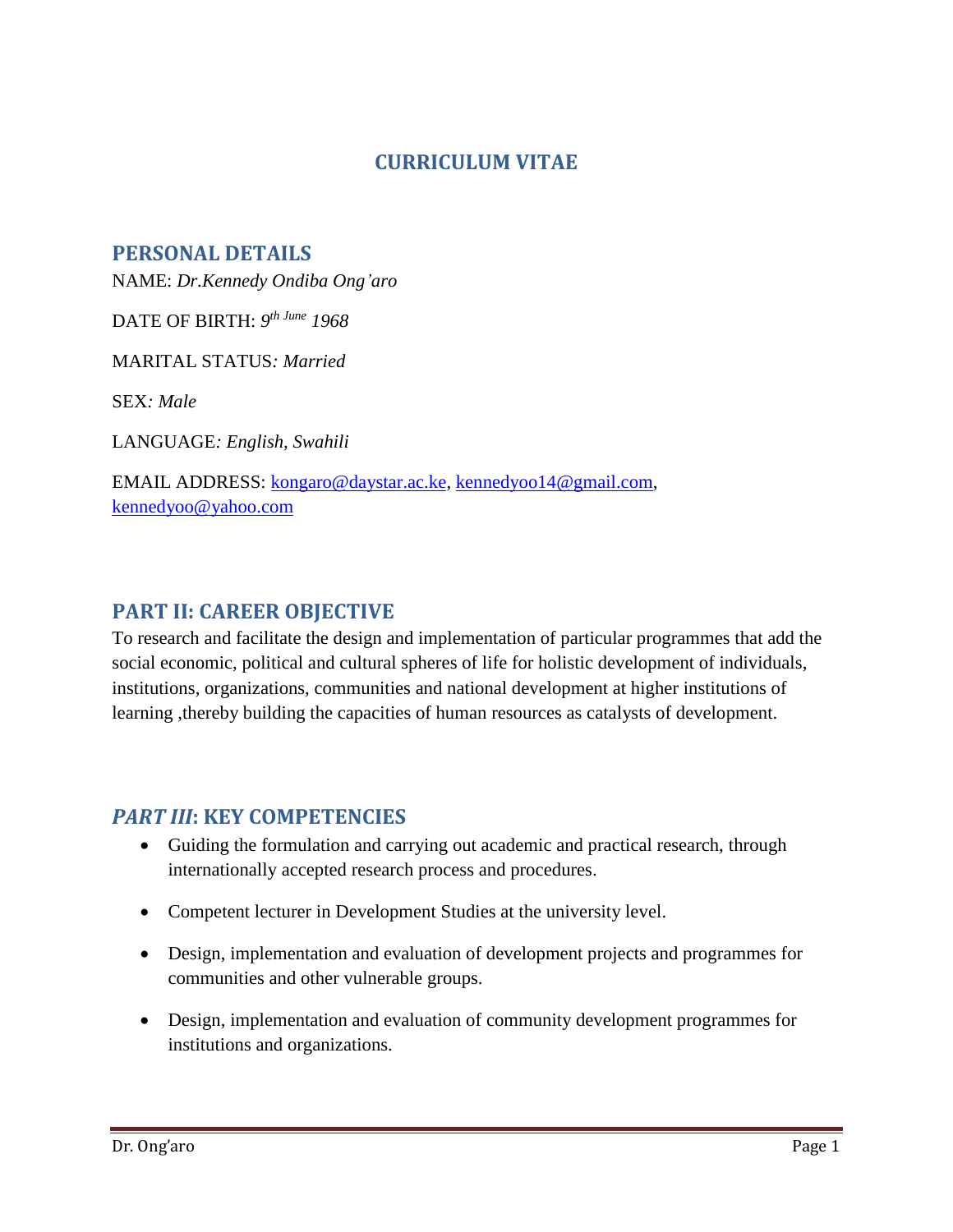# **SUMMARY OF KEY QUALIFICATIONS AND EXPERIENCE**

- I have over 15 years working experience in various capacities as a lecturer, consultant, a senior lecturer in community development, planning, Research, Gender, Advocacy and Networking, Resource Mobilization and Management, Strategies and Programmes for Community Development.
- Training programme for community development at grassroots level, middle level management of CBO, NGO management and the church.
- Baseline Survey and Evaluation as feasibility studies, training needs assessment, credit needs Assistant pre-investment evaluation programmes.
- Gender- mainstreaming
- Strategic Planning and organization governance structure in development of long –term plans, implementation, scheduling, visions, mission and logical frame work approach, development of policies and procedures for critical development programmes and constitution for CBOs and faith based organizations.

# *PART IV***: EDUCATIONAL AND PROFESSIONAL EXPERIENCE**

| <b>YEAR</b><br><b>ATTAINED</b> | <b>INSTITUTION</b>            | <b>QUALIFICATION</b>         |
|--------------------------------|-------------------------------|------------------------------|
| 1997-2000                      | Ghandhigram university        | PhD                          |
| 1995                           | Ghandhigram university        | M.A (Development studies)    |
| 1992-1995                      | Shivaji University            | B.A                          |
| 1991-1992                      | S.G Singh High School         | Senior Secondary Certificate |
| 1983-1987                      | Nyanturago High School        | K.C.E                        |
| 1976-1982                      | <b>Birongo Primary School</b> | C.P.E                        |

- PHD Thesis Title: Rural Energy Consumption Pattern in the Household Sector in Rural Kenya
- M.A Thesis: Credit Recovery of Cooperative institutions.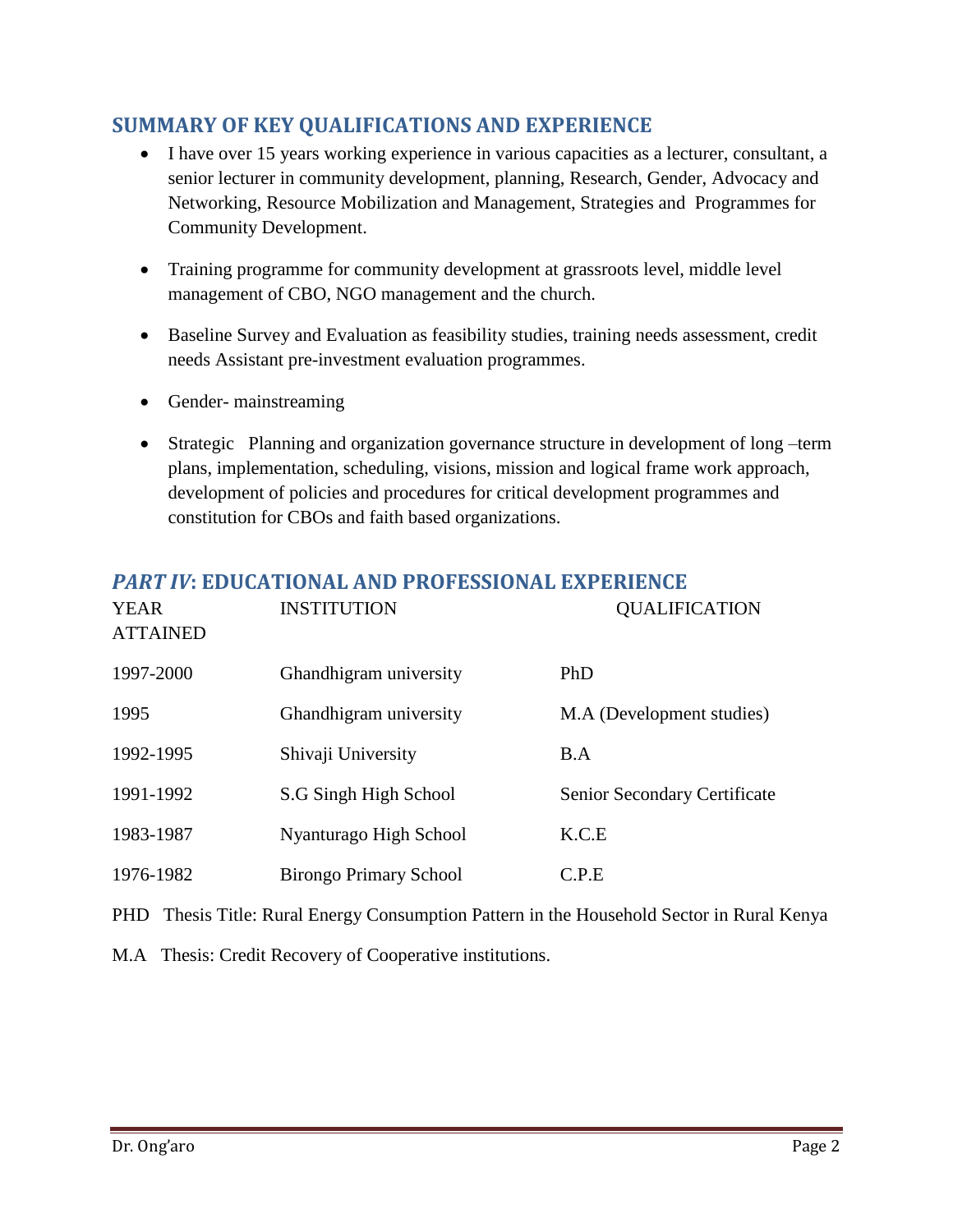**ACADEMIC AWARDS** – Gold Medalist in M.A (Rural Economics & Extension Education) for an overall outstanding performance in 1997 results

## *PART V:* **WORKING EXPERIENCE**

- $\triangleright$  July 2012 to date: Head of Department, Development Studies- Daystar University
- $\geq$  2013-2013: Mt. Kenya University
- January 2010 to 2013: Egerton University, Department of Development Studies
- January 2002 to date: Daystar University, School of Human and Social Sciences, Department of Development Studies.
- May 2009-2012: St. Paul's University, Department of Development Studies.
- January 2005-2007 :Makerere University , School of Human and Social Sciences
- January 2005 -2006 : Moi University, School of Human and Social sciences

### **Other Experience:**

- $\triangleright$  A peer reviewer of curriculum with the Commission for University Education (CUE)
- $\triangleright$  Post graduate Thesis Supervisor
- Developed a number of Curriculums i.e. MA Monitoring and Evaluation and MA Community Development, both offered at Daystar University.

### **Subjects taught:**

- $\checkmark$  Development Communication
- $\checkmark$  Planning for Development
- $\checkmark$  Gender and Development
- $\checkmark$  Introduction to Sociology
- $\checkmark$  Introduction to Community Development
- $\checkmark$  Advocacy and Networking
- $\checkmark$  Social Research Methods
- $\checkmark$  Communication for Development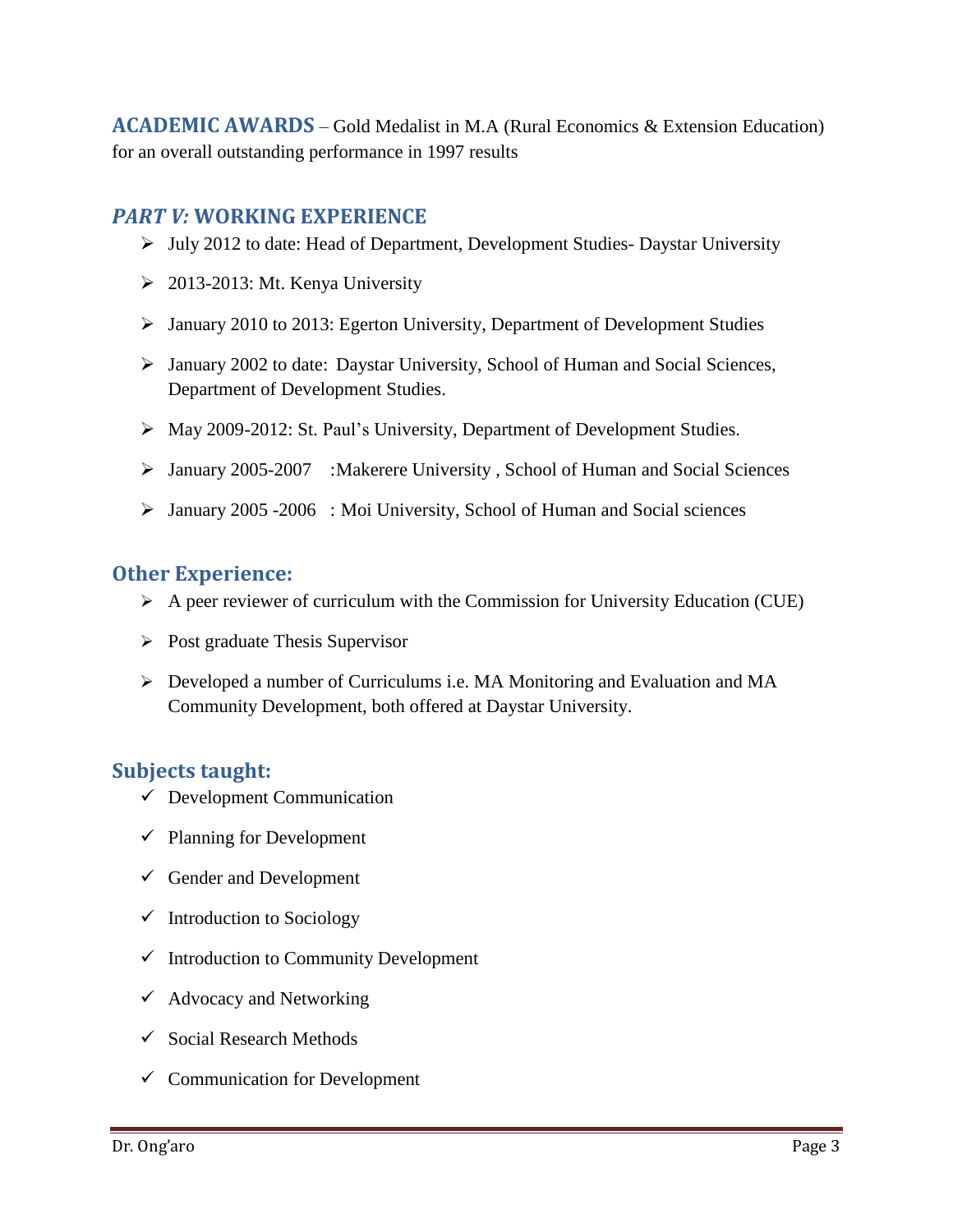- $\checkmark$  Participatory Rural Appraisal
- $\checkmark$  Planning for Development
- $\checkmark$  Approaches and Strategies for Community Development
- $\checkmark$  Project Planning and Management
- $\checkmark$  Economic Development
- $\checkmark$  Urbanization for Development
- $\checkmark$  Basic Principals and Practices of Administration
- $\checkmark$  Development Ethics

# *PART VI:*  **CONFERENCES/WORKSHOPS/SYMPOSIUMS/SEMINARSATTENDED AND PARTICIPATED**

- Participated in a three day training programme in Participatory Rural Appraisal Methods organized by the Participatory Rural Appraisal units in collaboration with Farm Science Center (KVK) of the Ghandhigram Rural Institute –July 1997
- National workshop on perspective in food security issues in Tamil Nadu and Karala, India 9th -10<sup>th</sup> October presented a paper on the food Scenario in Kenya.
- The  $2<sup>nd</sup>$  International Conference on Environment and Health  $20<sup>th</sup>$  July 1998 & presented a poster on Deforestation and its impact.
- $\bullet$  1<sup>st</sup> conference on Gender equality 20<sup>th</sup> -23<sup>rd</sup> 2001. Bangahore University India.
- International workshop on Environmental and Energy Management 11th-13<sup>th</sup> October 1999.
- Attended and presented a paper entitled: Symposium on Recent Trends in Crop Improvement for Sustainable Development at Bharathiadasan University, India, January  $27<sup>th</sup>$  -29<sup>th</sup> 2000.
- The interdisciplinary International Conference Society, Politics, the Economy and the Environmental Implications for Social–economic Progress in the 21st Century. Presented a paper entitled: A Comparative analysis of Energy at Bangalore, India organized by Texas A&M University Collage Station in the year 2005.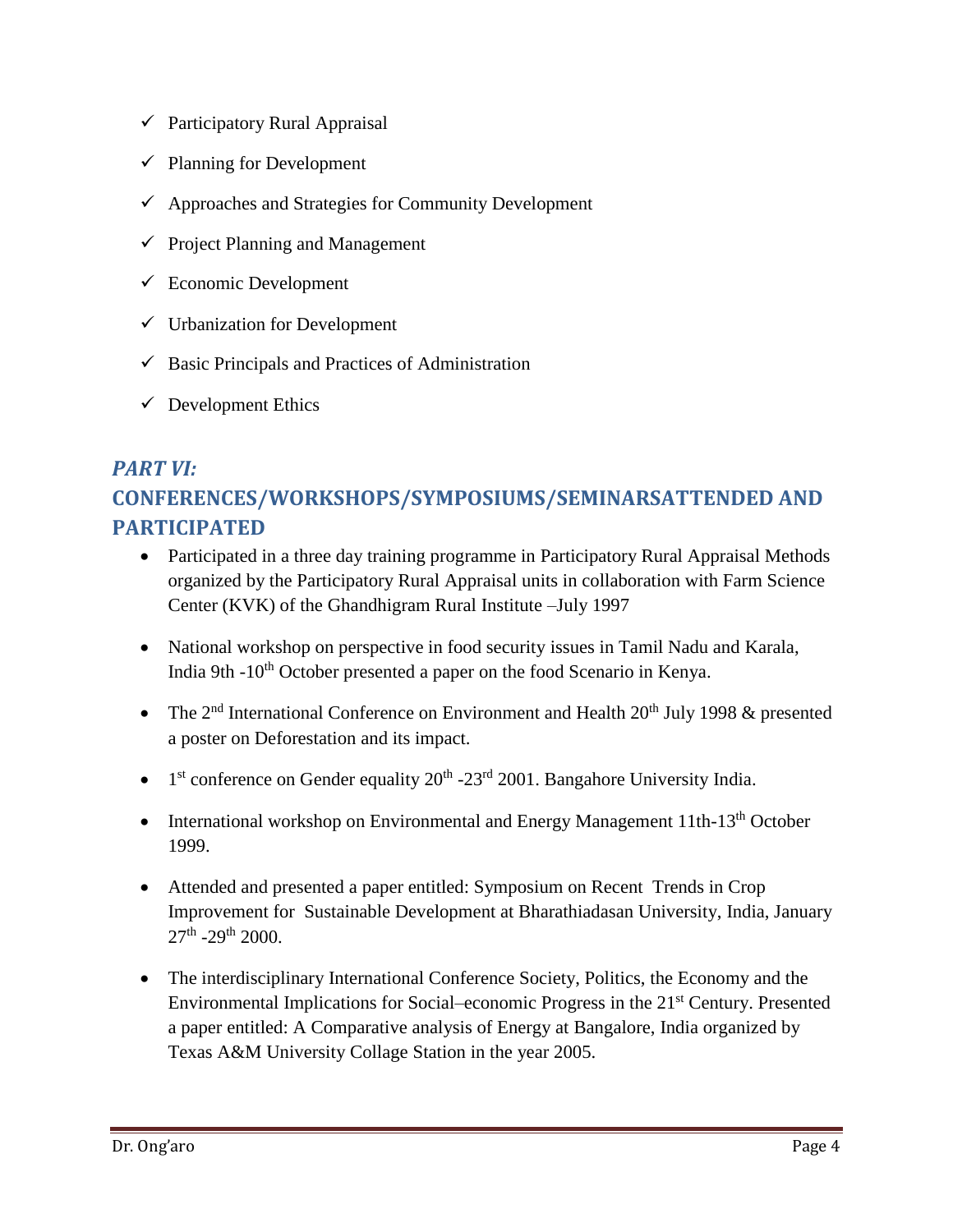- Attended and presented a paper on Gender disparities in Institutions of Higher learning at pan Afric Hotel- Kenya on 11<sup>th</sup> October 2010.
- Attended a conference and presented a paper on Our Children, Our future at Pan Afric hotel on  $25<sup>th</sup>$  April 2013.

## *PART VIII:* **RESEARCH PAPERS**

- Energy Consumption Patterns in the Household Sector of Kenyan Rural- a micro level study. A Thesis presented to Ghandhigram University as a partial fulfillment of the award of PHD degree 2000.
- Analysis of Overdue and Recovery in formal Credit Institutions at Grassroots Levels.2001
- A research project under taken and presented to Ghandhigram University as part of the fulfillment for the award of a master's degree
- Gender disparities in institutions of higher learning : A Kenyan study at Daystar University Nairobi Kenya 2010
- ↓ Research on the Causes and Effects of post election violence in Kenya funded by NCCK Nairobi 2008.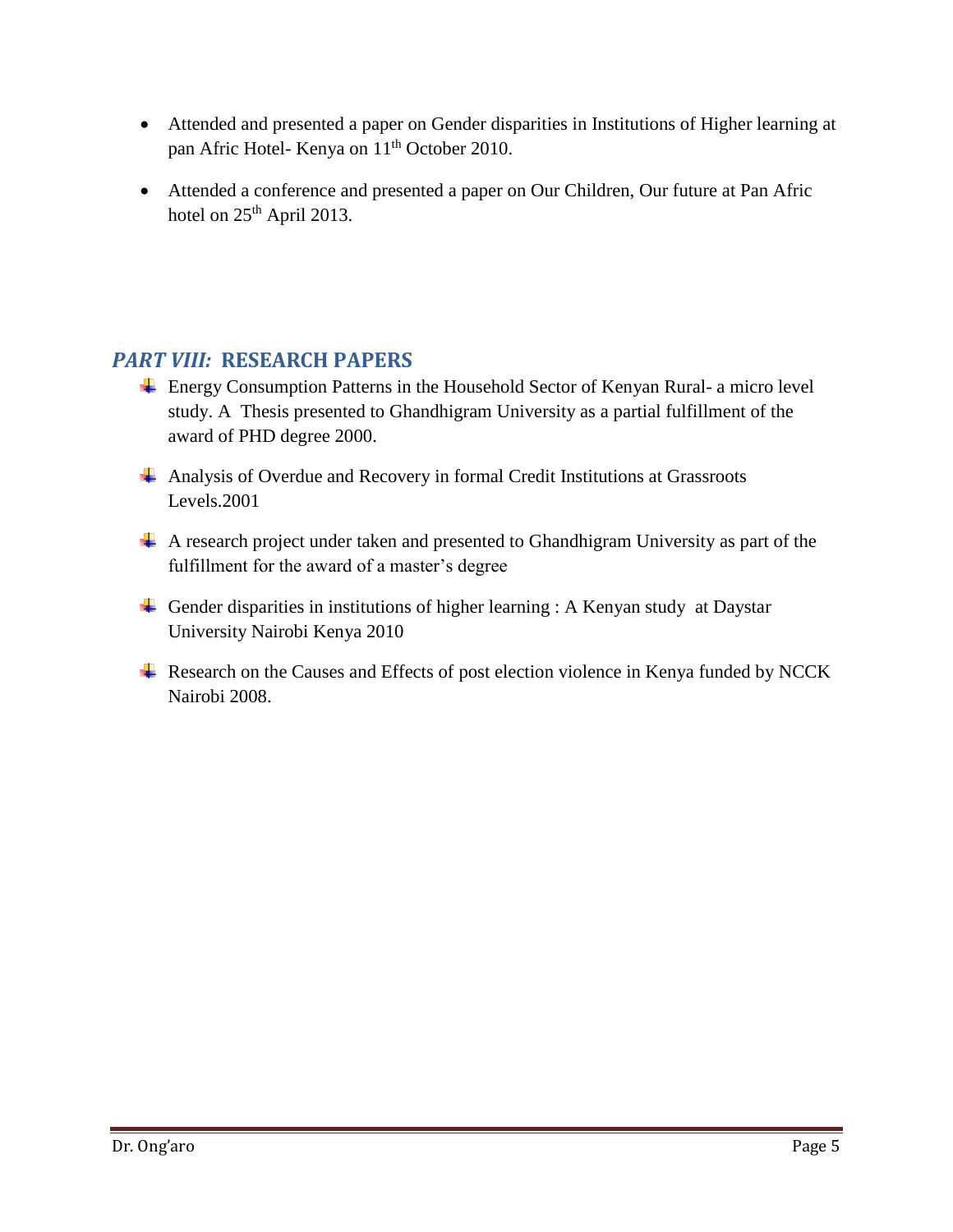#### **REFEREES:**

- Prof. Mageto Peter Lecturer, Daystar University, Box 44400-00100, Nairobi, Kenya Cell: 0711-756-424
- **Thomas Koyier**

HOD, School of Business and Management- Daystar University Box 44400-00100, Nairobi, Kenya Cell: 0722-436-059

■ Prof. Esther Mombo

DVC Academics- St. Paul's University Private Bag -00217 Limuru, Kenya Cell: 0722-361-218